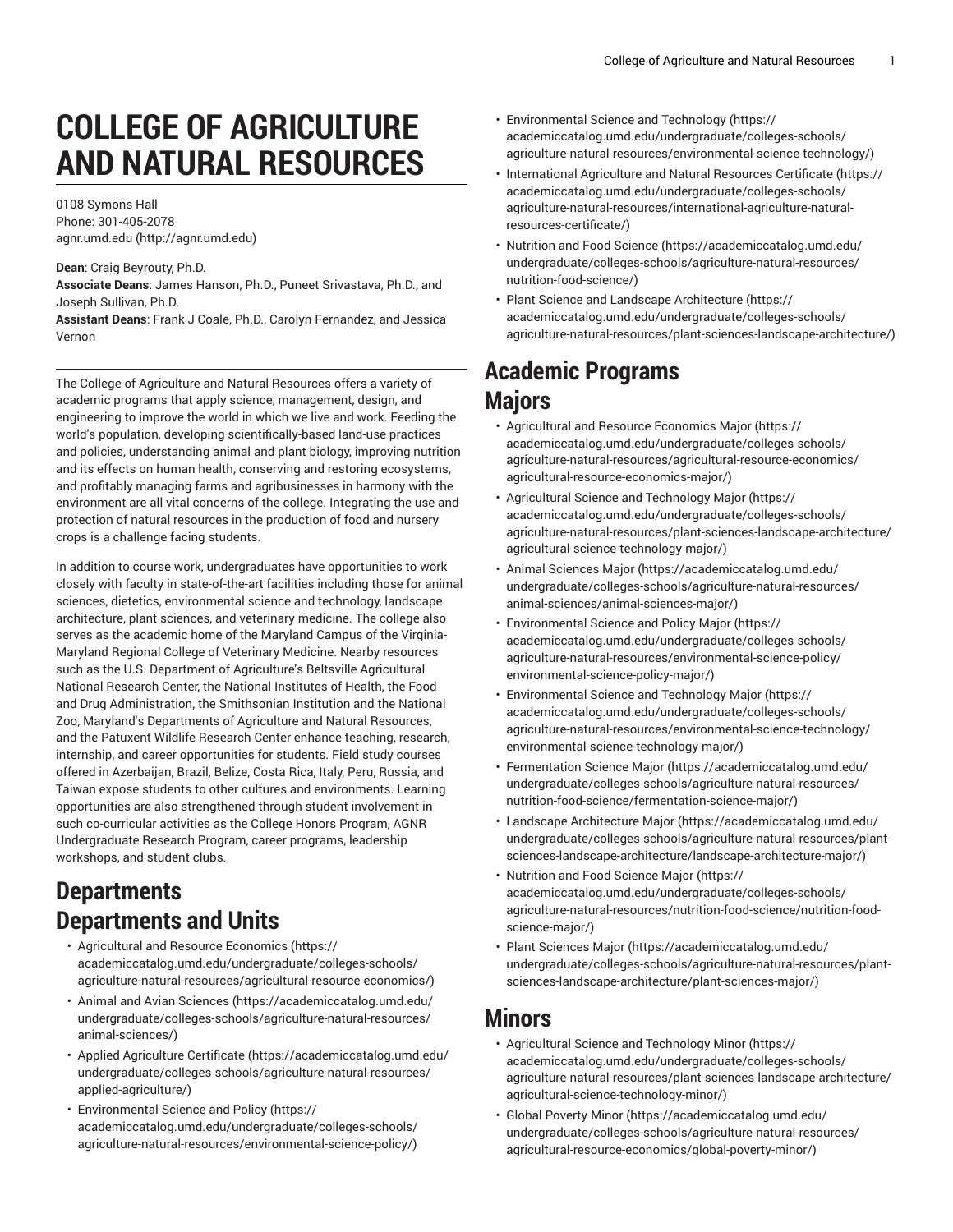- [Landscape Management Minor \(https://academiccatalog.umd.edu/](https://academiccatalog.umd.edu/undergraduate/colleges-schools/agriculture-natural-resources/plant-sciences-landscape-architecture/landscape-management-minor/) [undergraduate/colleges-schools/agriculture-natural-resources/plant](https://academiccatalog.umd.edu/undergraduate/colleges-schools/agriculture-natural-resources/plant-sciences-landscape-architecture/landscape-management-minor/)[sciences-landscape-architecture/landscape-management-minor/](https://academiccatalog.umd.edu/undergraduate/colleges-schools/agriculture-natural-resources/plant-sciences-landscape-architecture/landscape-management-minor/))
- [Soil Science Minor \(https://academiccatalog.umd.edu/](https://academiccatalog.umd.edu/undergraduate/colleges-schools/agriculture-natural-resources/environmental-science-technology/soil-science-minor/) [undergraduate/colleges-schools/agriculture-natural-resources/](https://academiccatalog.umd.edu/undergraduate/colleges-schools/agriculture-natural-resources/environmental-science-technology/soil-science-minor/) [environmental-science-technology/soil-science-minor/\)](https://academiccatalog.umd.edu/undergraduate/colleges-schools/agriculture-natural-resources/environmental-science-technology/soil-science-minor/)
- [Sustainability Studies Minor \(AGNR\)](https://academiccatalog.umd.edu/undergraduate/colleges-schools/agriculture-natural-resources/environmental-science-policy/sustainability-studies-minor/) ([https://](https://academiccatalog.umd.edu/undergraduate/colleges-schools/agriculture-natural-resources/environmental-science-policy/sustainability-studies-minor/) [academiccatalog.umd.edu/undergraduate/colleges-schools/](https://academiccatalog.umd.edu/undergraduate/colleges-schools/agriculture-natural-resources/environmental-science-policy/sustainability-studies-minor/) [agriculture-natural-resources/environmental-science-policy/](https://academiccatalog.umd.edu/undergraduate/colleges-schools/agriculture-natural-resources/environmental-science-policy/sustainability-studies-minor/) [sustainability-studies-minor/](https://academiccatalog.umd.edu/undergraduate/colleges-schools/agriculture-natural-resources/environmental-science-policy/sustainability-studies-minor/))

## **Certificates**

- Applied [Agriculture](https://academiccatalog.umd.edu/undergraduate/colleges-schools/agriculture-natural-resources/applied-agriculture/) Certificate [\(https://academiccatalog.umd.edu/](https://academiccatalog.umd.edu/undergraduate/colleges-schools/agriculture-natural-resources/applied-agriculture/) [undergraduate/colleges-schools/agriculture-natural-resources/](https://academiccatalog.umd.edu/undergraduate/colleges-schools/agriculture-natural-resources/applied-agriculture/) [applied-agriculture/](https://academiccatalog.umd.edu/undergraduate/colleges-schools/agriculture-natural-resources/applied-agriculture/))
- [International](https://academiccatalog.umd.edu/undergraduate/colleges-schools/agriculture-natural-resources/international-agriculture-natural-resources-certificate/) Agriculture and Natural Resources Certificate ([https://](https://academiccatalog.umd.edu/undergraduate/colleges-schools/agriculture-natural-resources/international-agriculture-natural-resources-certificate/) [academiccatalog.umd.edu/undergraduate/colleges-schools/](https://academiccatalog.umd.edu/undergraduate/colleges-schools/agriculture-natural-resources/international-agriculture-natural-resources-certificate/) [agriculture-natural-resources/international-agriculture-natural](https://academiccatalog.umd.edu/undergraduate/colleges-schools/agriculture-natural-resources/international-agriculture-natural-resources-certificate/)[resources-certificate/](https://academiccatalog.umd.edu/undergraduate/colleges-schools/agriculture-natural-resources/international-agriculture-natural-resources-certificate/))

## **Advising**

Each student in the college is assigned a faculty advisor to assist in selecting courses, accessing academic enrichment opportunities, and making strategic career decisions. Advisors normally work with a limited number of students and are able to give individual guidance. Both freshmen entering with a definite choice of curriculum and transfer students are assigned to departmental advisors for counsel and planning of all academic programs as soon as possible. Students have access to additional advising through their home department's undergraduate program office and through the college's student services office. AGNR Peer Mentors, academically talented and university-engaged upperclassmen, provide an additional advising resource for students in the college.

Specifics of advisor assignment are available in the undergraduate office of each department.

## **Opportunities Living-Learning Programs**

The college sponsors, through its Environmental Science and Policy Program, the Environment, Technology and Economy curriculum in College Park Scholars. Admission to College Park Scholars is selective and by invitation only. For further information, see the [College](https://academiccatalog.umd.edu/undergraduate/colleges-schools/undergraduate-studies/#programstext) Park [Scholars](https://academiccatalog.umd.edu/undergraduate/colleges-schools/undergraduate-studies/#programstext) Program [\(https://academiccatalog.umd.edu/undergraduate/](https://academiccatalog.umd.edu/undergraduate/colleges-schools/undergraduate-studies/#programstext) [colleges-schools/undergraduate-studies/#programstext\)](https://academiccatalog.umd.edu/undergraduate/colleges-schools/undergraduate-studies/#programstext).

## **Specialized Academic Programs**

The Institute of Applied Agriculture offers 60-credit certificate programs designed primarily for professional development. Options offered include Agribusiness Management, Equine Business Management, Golf Course Management, Golf Course Construction Management, Landscape Management, Ornamental Horticulture, Sports Turf Management, Sustainable Agriculture and Turfgrass Management. Some two-year program students continue on in regular four-year programs in the college and several of the college's majors allow limited use of Institute courses in their programs.

### **Pre-Veterinary Medicine**

1409 Animal Sciences Center Phone: 301-405-6495 [sbalcom@umd.edu](mailto:sbalcom@umd.edu) [ansc.umd.edu/undergraduate/vet-school-faq \(http://ansc.umd.edu/](http://ansc.umd.edu/undergraduate/vet-school-faq/) [undergraduate/vet-school-faq/\)](http://ansc.umd.edu/undergraduate/vet-school-faq/)

The College of Agriculture and Natural Resources is the most popular choice for students who wish to pursue veterinary medicine. Two excellent majors not to be missed are housed in the Department of Animal and Avian Sciences. The Agricultural and Veterinary Medicine major offers a student an accelerated academic path with all recommended courses for veterinary school and the opportunity to apply at the end of the junior year. The Sciences/Pre-Professional major offers a student a four year academic path with all recommended courses for veterinary school and the opportunity to apply upon receipt of the bachelor of science (B.S.) degree.

University of Maryland students in any major may prepare for admission to veterinary school by completing the basic science and other courses required by veterinary colleges. The College of Agriculture and Natural Resources major in Animal Sciences (Science/Pre-professional option) includes many of the commonly required courses; however, students should consult catalogs from the veterinary schools to which they are interested in applying to determine the specific courses required by each. That information is available through the American Association of Veterinary Medical Colleges ([aavmc.org \(http://www.aavmc.org/\)](http://www.aavmc.org/)).

Advising for pre-veterinary students occurs at two levels: initially, Dr. Sarah Balcom, DVM, pre-veterinary advisor in the Department of Animal and Avian Sciences (1409 Animal Sciences Center; 301-405-6495 or email at [sbalcom@umd.edu](mailto:sbalcom@umd.edu)), will advise students, regardless of major, about preparing for veterinary school. During the freshmen and sophomore years, advising is done through spring group advising meetings which cover topics such as coursework, grades, finances, extra-curricular activities, gaining animal and veterinary experience, and securing academic and professional references. For students in the process of applying to veterinary school, Dr. Balcom is available for email and oneon-one consultations. As students progress and establish academic credentials, they should also use the advising resources of the Virginia-Maryland Regional College of Veterinary Medicine, 8075 Greenmead Drive, University of Maryland, College Park, MD 20742-3711. Dr. Nathaniel Tablante (301-314-6810, [nlt@umd.edu](mailto:nlt@umd.edu)) is the pre-veterinary advisor for the Regional College at that location.

There is also an active pre-veterinary society [\(agnr.umd.edu/student](https://agnr.umd.edu/student-opportunities/clubs-and-organizations/pre-vet-society/)[opportunities/clubs-and-organizations/pre-vet-society](https://agnr.umd.edu/student-opportunities/clubs-and-organizations/pre-vet-society/) ([https://](https://agnr.umd.edu/student-opportunities/clubs-and-organizations/pre-vet-society/) [agnr.umd.edu/student-opportunities/clubs-and-organizations/pre-vet](https://agnr.umd.edu/student-opportunities/clubs-and-organizations/pre-vet-society/)[society/\)](https://agnr.umd.edu/student-opportunities/clubs-and-organizations/pre-vet-society/)) on campus that provides its members with regular speakers, animal volunteering opportunities, networking, and comradery. Preveterinary students are strongly encouraged to join.

Pre-veterinary students are asked to read our Pre-veterinary advising guide ([ansc.umd.edu/undergraduate/vet-school-faq](http://ansc.umd.edu/undergraduate/vet-school-faq/) ([http://](http://ansc.umd.edu/undergraduate/vet-school-faq/) [ansc.umd.edu/undergraduate/vet-school-faq/](http://ansc.umd.edu/undergraduate/vet-school-faq/))), as it answers many common questions about preparing for and applying to veterinary schools.

#### **Early Admission**

Students enrolled in the Combined Degree Option ([ansc.umd.edu/](http://ansc.umd.edu/undergraduate/program-options/combined-ag-veterinary-medicine-1299d/) [undergraduate/program-options/combined-ag-veterinary-medicine-1299d](http://ansc.umd.edu/undergraduate/program-options/combined-ag-veterinary-medicine-1299d/) [\(http://ansc.umd.edu/undergraduate/program-options/combined-ag](http://ansc.umd.edu/undergraduate/program-options/combined-ag-veterinary-medicine-1299d/)[veterinary-medicine-1299d/](http://ansc.umd.edu/undergraduate/program-options/combined-ag-veterinary-medicine-1299d/))) are eligible for a special degree program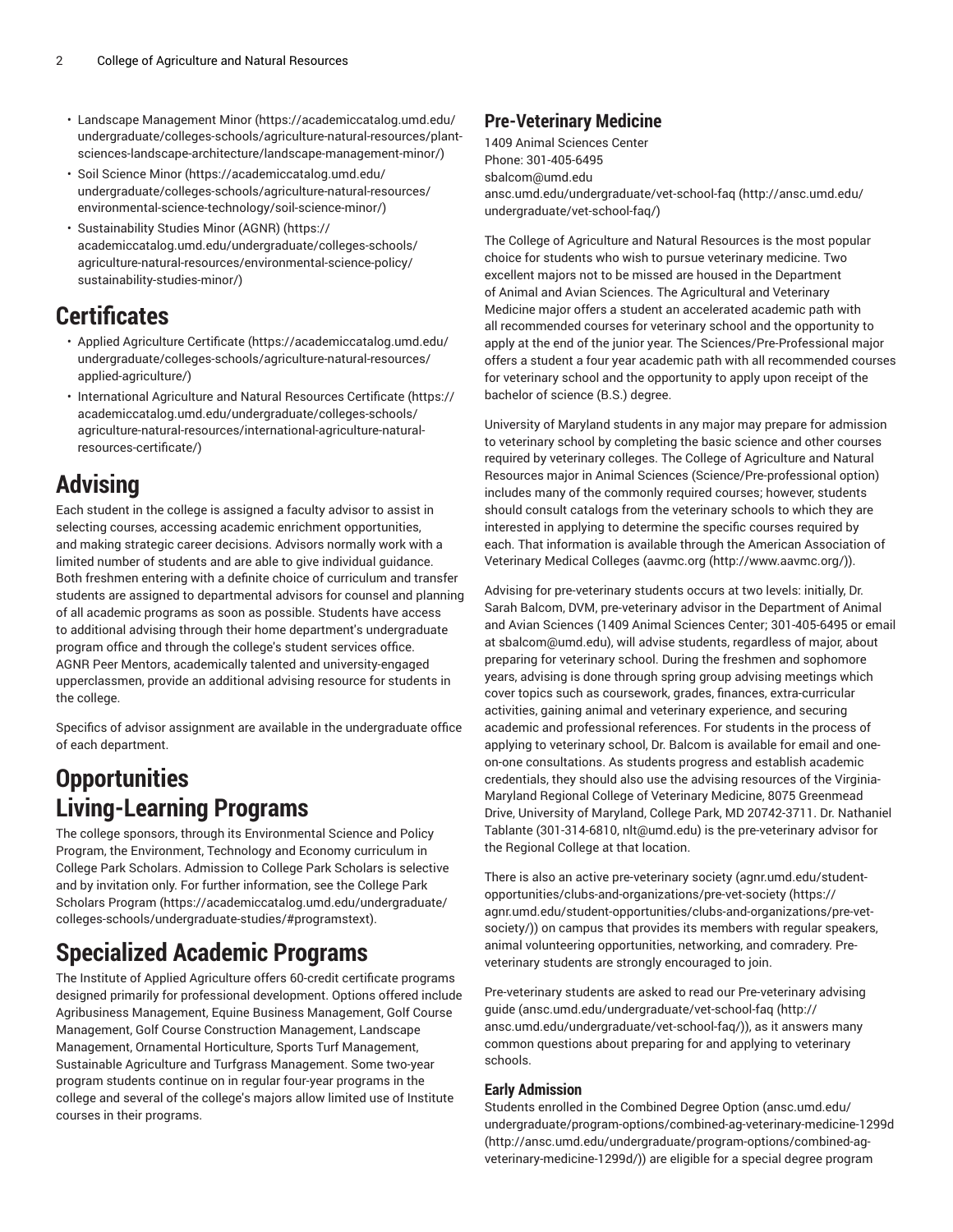that confers a Bachelor of Science degree in Agriculture and Pre-Veterinary Medicine. Students who will have completed 90 undergraduate credits (including all science courses required for veterinary school application and university general education) and who will have met other application criteria for veterinary schools by the end of the junior year, may apply in the Fall of their junior year. If they matriculate in an accredited college of veterinary medicine, they may apply the successful completion of the first thirty hours of their professional training towards the completion of their baccalaureate degree. See the Undergraduate Catalog entry for Animal Sciences for more details.

### **Applied Agriculture Certificate**

#### **Institute of Applied Agriculture (60-credit Certificate in Applied Agriculture)**

College of Agriculture and Natural Resources 2123 Jull Hall Phone: 301-405-4685 [iaa-request@umd.edu](mailto:iaa-request@umd.edu) [iaa.umd.edu](http://iaa.umd.edu) [\(http://iaa.umd.edu\)](http://iaa.umd.edu)

#### **Director:** Glori Hyman

Through the Institute of Applied Agriculture (IAA) students earn a UMD Certificate in Applied Agriculture. Students may select one of the following concentrations: Agricultural Business Management, Agricultural Leadership and Communication, General Turfgrass Management, Golf Course Management, Landscape Management, Ornamental Horticulture, Sports Turf Management, and Sustainable Agriculture. The IAA provides students with the entrepreneurial and technical skills needed to manage and lead successful agricultural enterprises.

The IAA has a separate admission policy which can be found on its website. Upon completion of the program, most students accept job offers. However, students are welcome to transfer to the University of Maryland, College Park; University of Maryland University College; or other schools.

**Agriculture Forward at the University of Maryland** (Ag Forward) is an accelerated program for first-time university students who are interested in earning dual credentials from the University of Maryland, College Park. Students begin their studies in the Institute of Applied Agriculture (IAA). After successfully completing 30 credits at the IAA with a GPA of at least 3.0., students are eligible to transfer into a bachelor's degree program within the College of Agriculture and Natural Resources. Students continue to earn their Certificate in Applied Agriculture while working on their bachelor's degree.

## **College Honors Program**

Students may apply for admission to the College Honors program after completing 60 credits with a minimum 3.2 GPA in a program within the college. Honors students work with a faculty mentor and must take at least 12 credits of honors courses including a senior thesis. Interested students should contact their faculty advisor.

## **Approved Student Societies and Professional Organizations**

Student participation in professional societies, clubs, and interest groups is extensive in the college, and students find opportunity for varied expression and growth in the following organizations:

AGNR Peer Mentors; AGNR Student Ambassadors; AGNR Student Council; Alpha Zeta; Alpha Gamma Rho; Animal and Avian Sciences Graduate Student Association; Block and Bridle; Collegiate 4-H; ENSPire, Food and Nutrition Club; Horticulture Club, Landscape Architecture Student Association; Natural Resources Management Society; Sigma Alpha; UM Equestrian Club; UM Food Science Club; UM Student Chapter of Golf Course Superintendents Association of America; Minorities in Agriculture and Natural Resources and Related Sciences (MANRRS) and Veterinary Science Club.

### **Student Engagement and Service Units Virginia-Maryland Regional College of Veterinary Medicine, Maryland Campus**

College of Agriculture and Natural Resources 1202 Gudelsky Veterinary Center Phone: 301-314-6820 [nlt@umd.edu](mailto:nlt@umd.edu) [vetmed.umd.edu \(http://vetmed.umd.edu/](http://vetmed.umd.edu/))

#### **Associate Director, Center for Public and Corporate Veterinary Medicine:** Nathaniel Tablante, DVM

The Virginia-Maryland Regional College of Veterinary Medicine is operated by the University of Maryland and the Virginia Polytechnic Institute and State University. Each year, 30 Maryland and 50 Virginia residents comprise the entering class of a four-year program leading to a Doctor of Veterinary Medicine (DVM).

The first three years are given at Virginia Polytechnic Institute and State University in Blacksburg, Virginia. The final year of instruction is given at several locations, including the University of Maryland, College Park.

A student desiring admission to the college must complete the preveterinary requirements and apply for admission to the professional curriculum. Admission to this program is competitive, and open to all Maryland residents. All Maryland residents' applications are processed at the College of Veterinary Medicine, Maryland Campus, University of Maryland, College Park.

### **Institute of Applied Agriculture (Two-Year Certificate Program)**

College of Agriculture and Natural Resources 2123 Jull Hall Phone: 301-405-4685 [iaa@umd.edu](mailto:iaa@umd.edu) [iaa.umd.edu \(http://iaa.umd.edu](http://iaa.umd.edu))

#### **Director:** Glori Hyman

The Institute of Applied Agriculture (IAA) awards academic certificates in Agricultural Business Management, Golf Course Management, Golf Course Construction Management, Landscape Management, Ornamental Horticulture, Sports Turf Management, Sustainable Agriculture and Turfgrass Management. As a two-year program, the IAA has a separate admission policy. Upon completion of the program, students are welcome to transfer to the University of Maryland, College Park; University of Maryland University College; and other schools.

For more information about the IAA, its admissions procedures, and requirements, contact the Institute of Applied Agriculture, 2123 Jull Hall, University of Maryland, College Park, MD 20742-2525.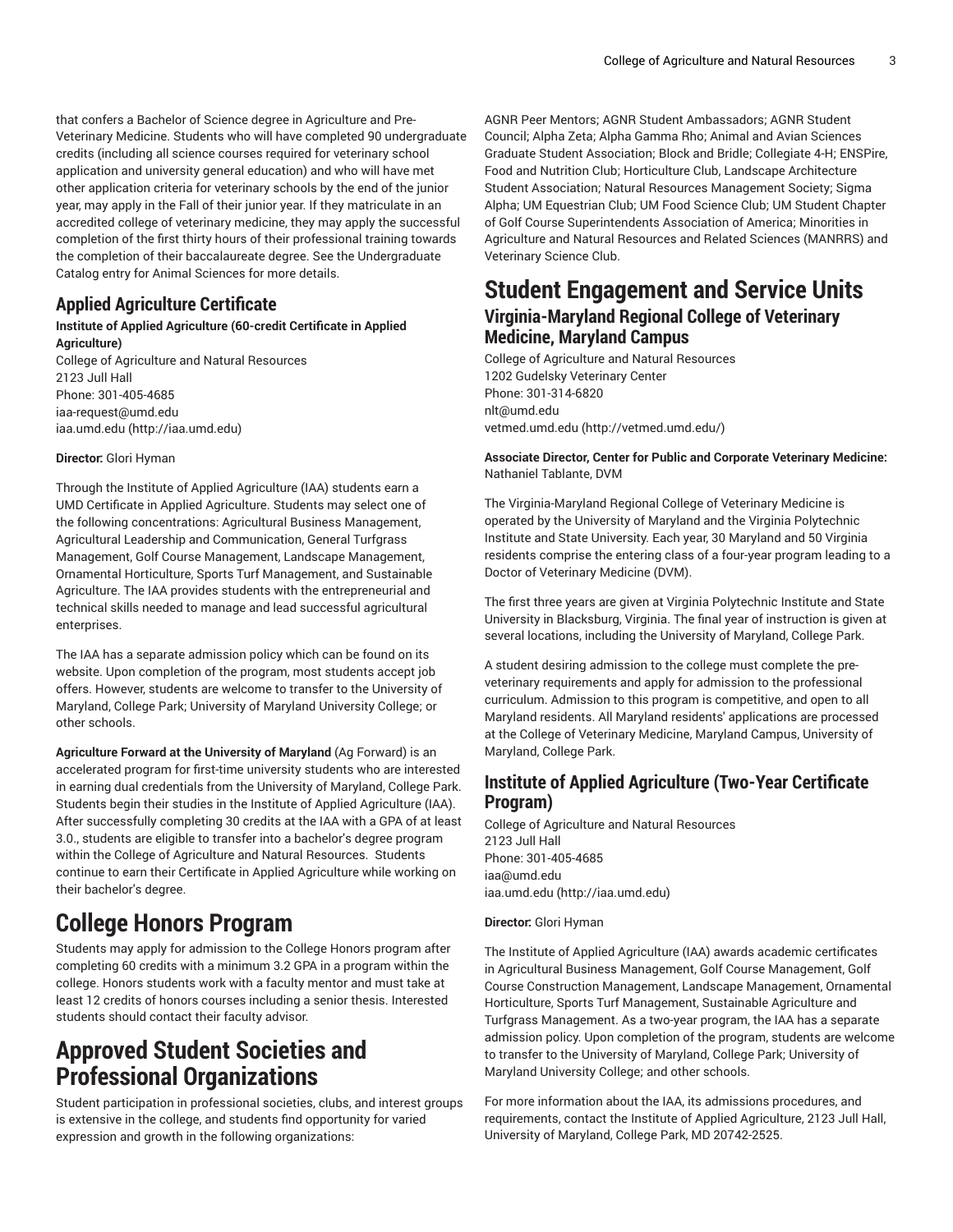## **Financial Assistance**

A number of scholarships are available for students entering or already enrolled in the College of Agriculture and Natural Resources. These include:

AGNR Alumni Association Scholarship; AGNR General Scholarship; Arthur M. Ahalt Memorial Scholarship; Attorney General's Agricultural and Natural Resources Scholarship; Professor John Axley Memorial Scholarship; Eileen Barnett Scholarship; Beltsville Garden Club Scholarship; Bruce and Donna Berlage Scholarship; Chester F. Bletch Endowment; Bowie-Crofton Garden Club Scholarship; Frank D. Brown Memorial Scholarship; Joseph Byrd Foundation Scholarship; Jonas and Joan Cash Student Award Scholarship; Chapel Valley Landscape Honorary Scholarship; George Earle Cook, Jr. Scholarship; Ernest T. Cullen Memorial Scholarship; Jaime Dannemann Scholarship; R.F. Davis Memorial Scholarship; Jerry V. DeBarthe Memorial Scholarship; William R. DeLauder Scholarship; Frank J. Duda Turfgrass Scholarship; Mylo S. Downey Memorial Scholarship; Equine Studies Scholarship; Explore AGNR Scholarship; James R. Ferguson Memorial Scholarship; Kenneth S. Fowler Memorial Endowed Scholarship; Thomas A. Fretz Agriculture and Natural Resources Scholarship; James & Sarah Goddard Memorial Scholarship; William D. Godwin Endowed Scholarship; Golf Course Builders of America Association Foundation Scholarship; Manasses J. & Susanna Jarboe Grove Scholarship; Tom Hartsock Animal Management Scholarship; H. Palmer Hopkins Scholarship established by Charles W. Coale, Jr. & Ellen Kirby Coale; Charles & Judy Iager Scholarship; Land Grant Scholarship; James & Gertrude Leamer Scholarship; Donald Leishear International Travel Scholarship; Lee Majeskie Dairy Youth Scholarship; Maryland Greenhouse Growers Association Scholarship; James R. & Patricia M. Miller Outstanding Senior Scholarship; John and Marjorie Moore International Agriculture & Natural Resources Student Travel Scholarship; James and Dessie Moxley Scholarship; Paul R. Poffenberger Memorial Scholarship; Jennifer Russo Memorial Scholarship; Ross & Pauline Smith Scholarship; J. Herbert Snyder Educational Scholarship; Southern States Cooperative Scholarship; Hiram I. Stine Memorial Scholarship; T.B. Symons Memorial Scholarship; TIC Gums Scholarship; Vansville Farmers Club Scholarship; A.V. Vierheller Scholarship; Siegfried Weisberger, Jr. Memorial Scholarship; Theo & Georgianna Miles Weiss Memorial Scholarship; and the William R. Winslow Scholarship.

The College is privileged to offer additional support in the form of interest-free loans through the Catherine Brinkley Loan Fund which are available to students who are residents of Maryland and progressing in programs within the College of Agriculture and Natural Resources.

## **Awards**

The Agriculture and Natural Resources Alumni Chapter provides recognition each year for the Outstanding Senior in the two-year and fouryear programs.

## **Departments and Centers**

Undergraduate credit instruction is offered by the Departments of Animal and Avian Sciences (ANSC), Agricultural and Resource Economics (AREC), Environmental Science and Technology (ENST), Nutrition and Food Science (NFSC), and Plant Science and Landscape Architecture (PSLA). Additionally, the Environmental Science and Policy (ENSP) major is based and administered within the College of Agriculture and Natural Resources; it offers specializations advised within this college as well the colleges of Behavioral and Social Sciences, Chemical, Mathematical and Natural Sciences. Also, the Agricultural Science and Technology

major within PSLA offers students the opportunity to double major in Agriculture Education. Additional courses are provided through the 2-year certificate program in the Institute of Applied Agriculture.

## **Special Advantages and Facilities**

Educational opportunities in the College of Agriculture and Natural Resources are enhanced by the proximity of several research units of the federal government. Teaching and research activities in the college are conducted with the cooperation of scientists and professional people in government positions. Of particular interest are the National Agricultural Research Center at Beltsville, the National Agricultural Library, the National Arboretum, and the Food and Drug Administration.

Instruction in the basic biological and social sciences, and landscape design is conducted in modern, technologically-equipped classrooms and laboratories. The application of basic principles to practical situations is demonstrated for the student in numerous ways. In addition to oncampus facilities, the college operates several education and research facilities throughout Maryland. Horticultural and agronomic crops, turf, beef, horses, dairy cattle, and poultry are maintained under practical and research conditions and may be used by our students. These centers, as well as other selected locations on and off campus also serve as living laboratories for environmental studies.

### **Research Units Maryland Agricultural Experiment Station**

The Maryland Agricultural Experiment Station (MAES) supports research conducted primarily by 120 faculty scientists located within the College of Agriculture and Natural Resources. Faculty use stateof-the-art facilities such as a new Research Greenhouse Complex and Environmental Simulator, as well as 10 off-campus research locations, for research in the science, business, policy, and practice of agriculture. MAES supports research that benefits consumers and producers alike; for example, our significant focus on the environment protects valuable natural resources such as the Chesapeake Bay. Undergraduate students also benefit from mentoring by MAES-supported faculty and instructional use of MAES facilities statewide.

### **University of Maryland Extension**

The University of Maryland Extension educates citizens in the application of practical, research-based knowledge to critical issues in agricultural and agribusiness including aquaculture; natural resources and the environment; human development, nutrition, diet, and health; youth development and 4-H; and family and community leadership. The statewide program includes more than 180 faculty and support staff located in 23 counties, the City of Baltimore, four regional centers, and the University of Maryland's College Park and Eastern Shore campuses. In addition, more than 15,000 volunteers and citizens in Maryland give generously of their time and energy.

### **Center for Food Safety and Security Systems (CFS 3 )**

The **Center for Food Safety and Security Systems** (CFS3) provides world-class research, education and outreach on issues related to food and water defense, safety and protection. Housed in the Department of Nutrition and Food Science, this new center will provide additional opportunity for students to become involved in issues of significance for homeland security. For information on CFS3, please see [cfs3.umd.edu](http://cfs3.umd.edu/) [\(http://cfs3.umd.edu/\)](http://cfs3.umd.edu/) or call 301-405-0773.